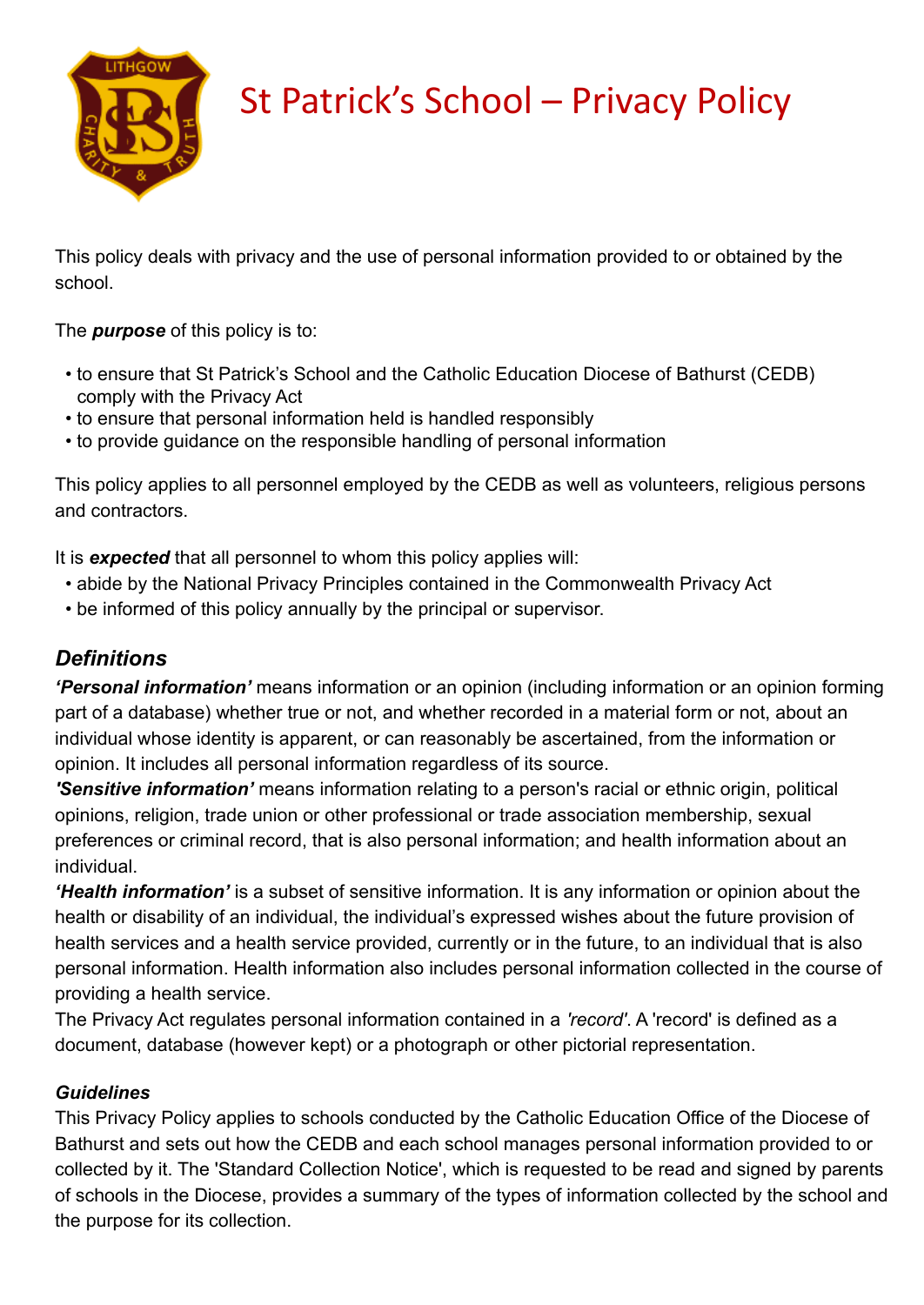The CEDB is bound by the Australian Privacy Principles contained in the Commonwealth Privacy Act.

The CEDB may, from time to time, review and update this Privacy Policy to take account of new laws and technology, changes to schools' operations and practices and to make sure it remains appropriate to the changing school environment.

### *What kinds of personal information does a school collect and how does a school collect it?*

The type of information schools collect and hold includes (but is not limited to) personal information, including health and other sensitive information, about:

 • pupils and parents and/or guardians before, during and after the course of a pupil's enrolment at the school;

- job applicants, staff members, volunteers and contractors; and
- other people who come into contact with the school.

Personal Information you provide: A school will generally collect personal information held about an individual by way of forms filled out by parents or pupils, face-to-face meetings and interviews, emails and telephone calls. On occasions people other than parents and pupils provide personal information.

Personal Information provided by other people: In some circumstances a school may be provided with personal information about an individual from a third party, for example a report provided by a medical professional or a reference from another school.

# *How will a school use the personal information you provide?*

A school will use personal information it collects from you for the primary purpose of collection, and for such other secondary purposes that are related to the primary purpose of collection and reasonably expected, or to which you have consented.

Pupils and Parents: In relation to personal information of pupils and parents, a school's primary purpose of collection is to enable the school to provide schooling for the pupil. This includes satisfying the needs of parents, the needs of the pupil and the needs of the CEDB and school throughout the whole period the pupil is enrolled at the school.

The purposes for which the CEDB and a school uses personal information of pupils and parents include:

- to keep parents informed about matters related to their child's schooling, through correspondence, newsletters and magazines;
- day-to-day administration;
- looking after pupils' educational, social, spiritual and medical wellbeing;
- seeking donations and marketing for the school; and
- to satisfy the school's and the legal obligations and allow the school to discharge its duty of care.

In some cases where a school requests personal information about a pupil or parent, if the information requested is not obtained, the school may not be able to enrol or continue the enrolment of the pupil or permit the pupil to take part in a particular activity.

Job applicants, staff members and contractors: In relation to personal information of job applicants, staff members and contractors, a school's primary purpose of collection is to assess and (if successful) to engage the applicant, staff member or contractor, as the case may be.

The purposes for which a school uses personal information of job applicants, staff members and contractors include:

- in administering the individual's employment or contract, as the case may be;
- for insurance purposes;
- seeking funds and marketing for the school; and
- to satisfy the CEDB's and the school's legal obligations, for example, in relation to child protection legislation.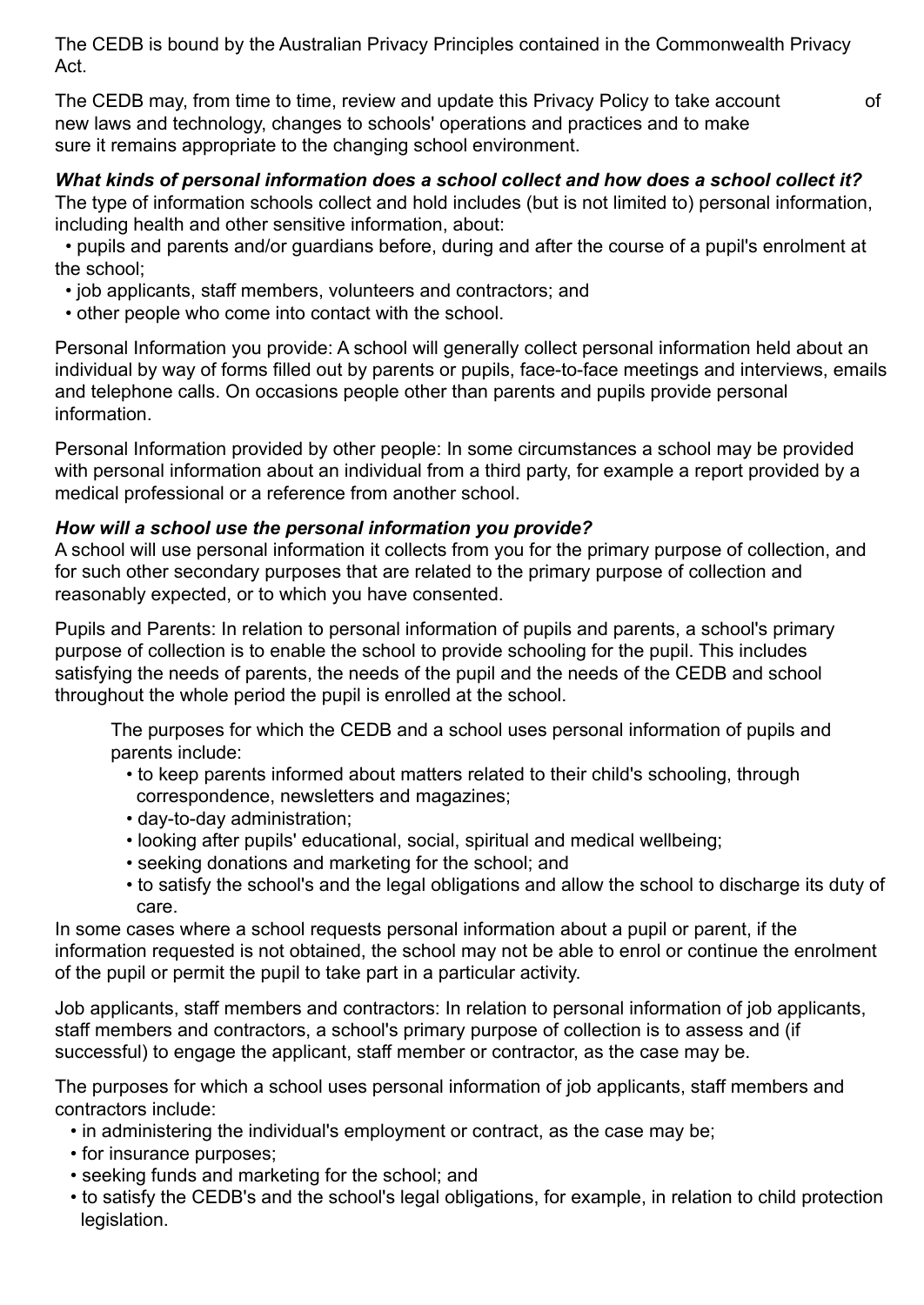Volunteers: A school also obtains personal information about volunteers who assist the School in its functions or conduct associated activities, such as , to enable the school and the volunteers to work together.

Marketing and fundraising: Schools treats marketing and seeking donations for the future growth and development of the school as an important part of ensuring that the school continues to be a quality learning environment in which both pupils and staff thrive. Personal information held by a school may be disclosed to an organisation that assists in the school's fundraising, for example, the school's Foundation or alumni organisation .

Parents, staff, contractors and other members of the wider school community may from time to time receive fundraising information. School publications, like newsletters and magazines, which include personal information, may be used for marketing purposes.

Exception in relation to related schools: The Privacy Act allows each school, being legally related to each of the other schools conducted by the CEDB to share personal (but not sensitive) information with other schools conducted by the CEDB. Other CEO, schools may then only use this personal information for the purpose for which it was originally collected by the CEDB. This allows schools to transfer information between them, for example, when a pupil transfers from a CEDB school to another school conducted by the CEDB.

# *Who might a school disclose personal information to?*

A school may disclose personal information, including sensitive information, held about an individual to:

- another school:
- government departments;
- the School's local parish;
- medical practitioners;
- people providing services to the school, including specialist visiting teachers, counsellors and sport coaches;
- recipients of school publications, such as newsletters and magazines;
- parents;
- anyone you authorise the school to disclose information to; and
- anyone to whom we are required to disclose the information by law.

Sending information overseas: A school may disclose personal information about an individual to overseas recipients, for instance, when storing personal information with 'cloud' service providers which are situated outside Australia or to facilitate a school exchange. However, a school will not send personal information about an individual outside Australia without:

- obtaining the consent of the individual (in some cases this consent will be implied); or
- otherwise complying with the Australian Privacy Principles or other applicable privacy legislation.

# *How does a school treat sensitive information?*

In referring to 'sensitive information', a school means: information relating to a person's racial or ethnic origin, political opinions, religion, trade union or other professional or trade association membership, philosophical beliefs, sexual orientation or practices or criminal record, that is also personal information; health information and biometric information about an individual. Sensitive information will be used and disclosed only for the purpose for which it was provided or a directly related secondary purpose, unless you agree otherwise, or the use or disclosure of the sensitive information is allowed by law.

#### *Management and security of personal information*

The CEO's and the schools' staff are required to respect the confidentiality of pupils' and Parents' personal information and the privacy of individuals. Each school has in place steps to protect the personal information the School holds from misuse, interference and loss, unauthorised access,